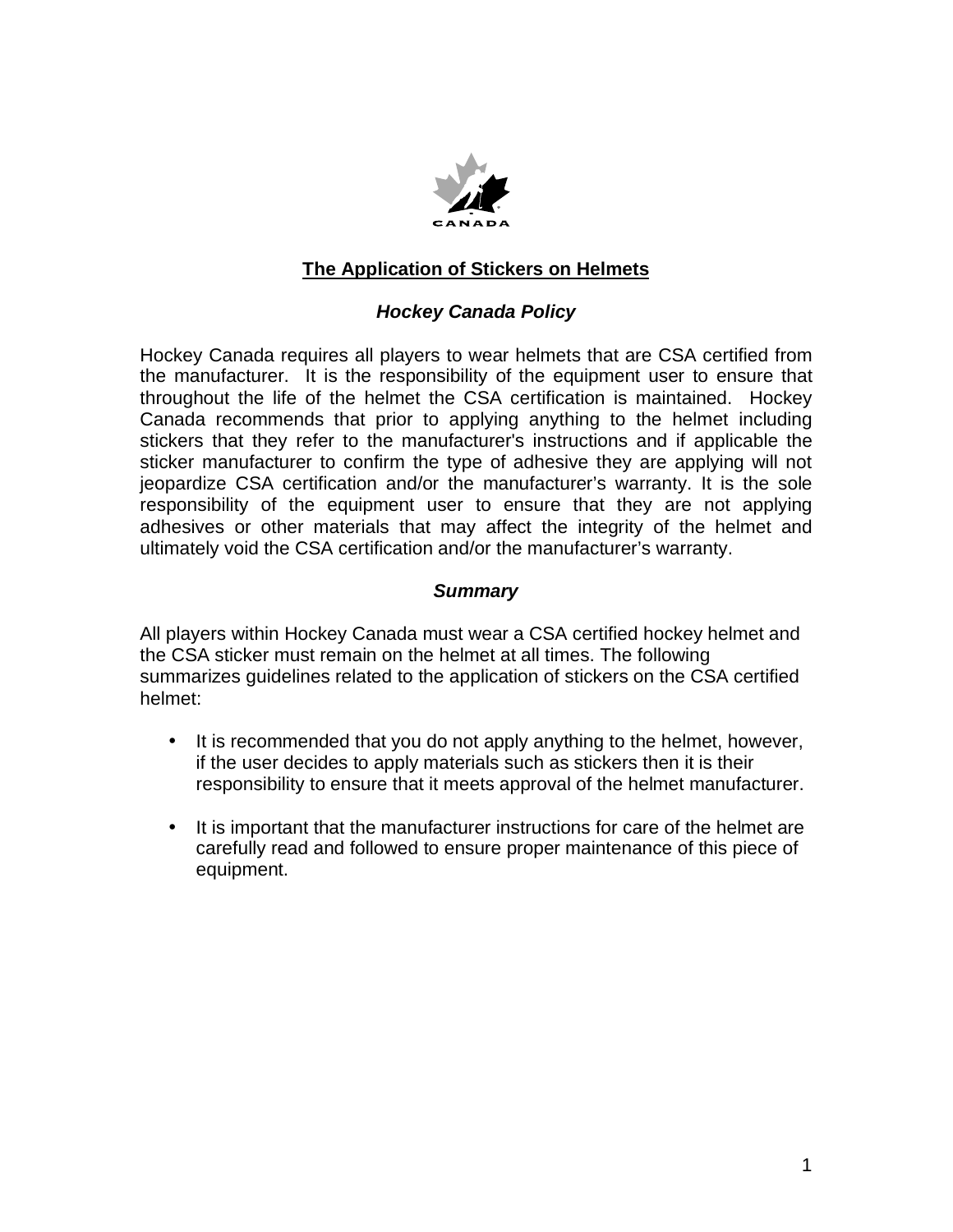## *Questions and Answers*

#### **1. What does this policy mean to the user?**

Hockey Canada will continue to require all players to wear a CSA certified helmet and a CSA certified facial protector (where applicable) as stated in rule 24 (b). It is the responsibility of the parents and players to ensure that if they are applying a sticker to the helmet that the adhesive meets the requirements of the manufacturer and of CSA and the application of the sticker has been approved by the manufacturer. Hockey Canada Officials will no longer remove a player's helmet from play for the application of stickers. Note that this does not by any means allow for other alterations of the helmet or the facial protector.

#### **2. Why is this policy being brought forward?**

As you are aware it has become very difficult to police situations in which stickers have been applied to the helmet. There are many stickers that exist that could be approved by the manufacturer but because Hockey Canada cannot differentiate between these and stickers that should not be applied we have had to have a policy of no stickers on the helmet. This policy puts the responsibility of ensuring that stickers are approved by the manufacturer back in the hands of the parents and players.

## **3. Why do some adhesives affect the helmet integrity?**

Some glue creates an exothermic reaction which can alter the molecular composition of the plastic, therefore reducing its strength and protection.

#### **4. How quickly can adhesive effect the helmet?**

This depends on many factors including how much the helmet is worn and what material the helmet is made of

#### **5. Could a unique mark be used to identify stickers that are safe to apply to the hockey helmet?**

This is unfortunately not a realistic solution, as it would be very difficult to mark small stickers such as numbers. The other problem is that the mark could be copied and applied to stickers that are not suitable. This type of situation would be difficult to police.